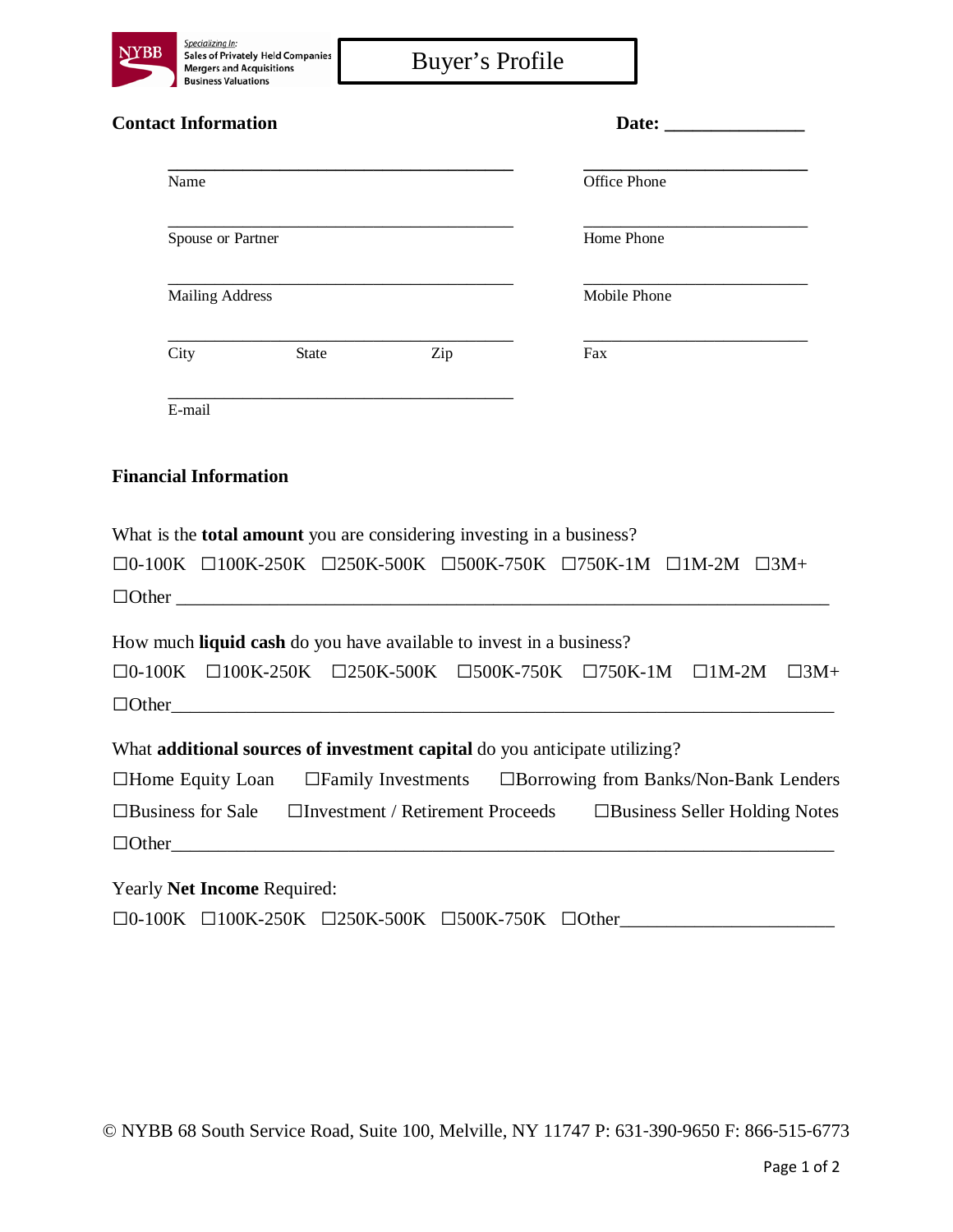

## **General Information**

| How long have you been looking for a business?                                                                                                                                                                                                                                        |  |  |  |  |
|---------------------------------------------------------------------------------------------------------------------------------------------------------------------------------------------------------------------------------------------------------------------------------------|--|--|--|--|
| $\Box$ Just Started $\Box$ 3-6 months $\Box$ 6-12 months $\Box$ Other                                                                                                                                                                                                                 |  |  |  |  |
| Do you currently own a business?                                                                                                                                                                                                                                                      |  |  |  |  |
|                                                                                                                                                                                                                                                                                       |  |  |  |  |
| $\square$ No<br>$\Box$ Yes                                                                                                                                                                                                                                                            |  |  |  |  |
|                                                                                                                                                                                                                                                                                       |  |  |  |  |
| Have you previously owned a business?                                                                                                                                                                                                                                                 |  |  |  |  |
| $\square$ No<br>$\Box$ Yes                                                                                                                                                                                                                                                            |  |  |  |  |
|                                                                                                                                                                                                                                                                                       |  |  |  |  |
|                                                                                                                                                                                                                                                                                       |  |  |  |  |
| Are you looking for a business that has real estate included?                                                                                                                                                                                                                         |  |  |  |  |
| $\Box$ Yes<br>$\Box$ No                                                                                                                                                                                                                                                               |  |  |  |  |
|                                                                                                                                                                                                                                                                                       |  |  |  |  |
| Are you looking for a business that you can operate as an Absentee Owner?                                                                                                                                                                                                             |  |  |  |  |
| $\Box$ Yes<br>$\square$ No                                                                                                                                                                                                                                                            |  |  |  |  |
|                                                                                                                                                                                                                                                                                       |  |  |  |  |
| Are you looking for a Franchise Business?                                                                                                                                                                                                                                             |  |  |  |  |
| $\Box$ Yes<br>$\square$ No                                                                                                                                                                                                                                                            |  |  |  |  |
|                                                                                                                                                                                                                                                                                       |  |  |  |  |
| Are you looking for a specific type of business?                                                                                                                                                                                                                                      |  |  |  |  |
| $\Box$ Yes<br>$\Box$ No                                                                                                                                                                                                                                                               |  |  |  |  |
|                                                                                                                                                                                                                                                                                       |  |  |  |  |
|                                                                                                                                                                                                                                                                                       |  |  |  |  |
| Are you looking for a business in a specific county(s)?                                                                                                                                                                                                                               |  |  |  |  |
| $\square$ No<br>$\Box$ Yes                                                                                                                                                                                                                                                            |  |  |  |  |
| If yes, provide county(s) $\frac{1}{2}$ and $\frac{1}{2}$ and $\frac{1}{2}$ and $\frac{1}{2}$ and $\frac{1}{2}$ and $\frac{1}{2}$ and $\frac{1}{2}$ and $\frac{1}{2}$ and $\frac{1}{2}$ and $\frac{1}{2}$ and $\frac{1}{2}$ and $\frac{1}{2}$ and $\frac{1}{2}$ and $\frac{1}{2}$ and |  |  |  |  |

By signing below I attest that I am requesting information on businesses for sale solely for the purpose of acquiring a business, and I am not requesting information for my work as a market researcher, Real Estate or business broker or as an employee of any local, state or federal governmental agency.

 $Signature:$  Date:

© NYBB 68 South Service Road, Suite 100, Melville, NY 11747 P: 631‐390‐9650 F: 866‐515‐6773